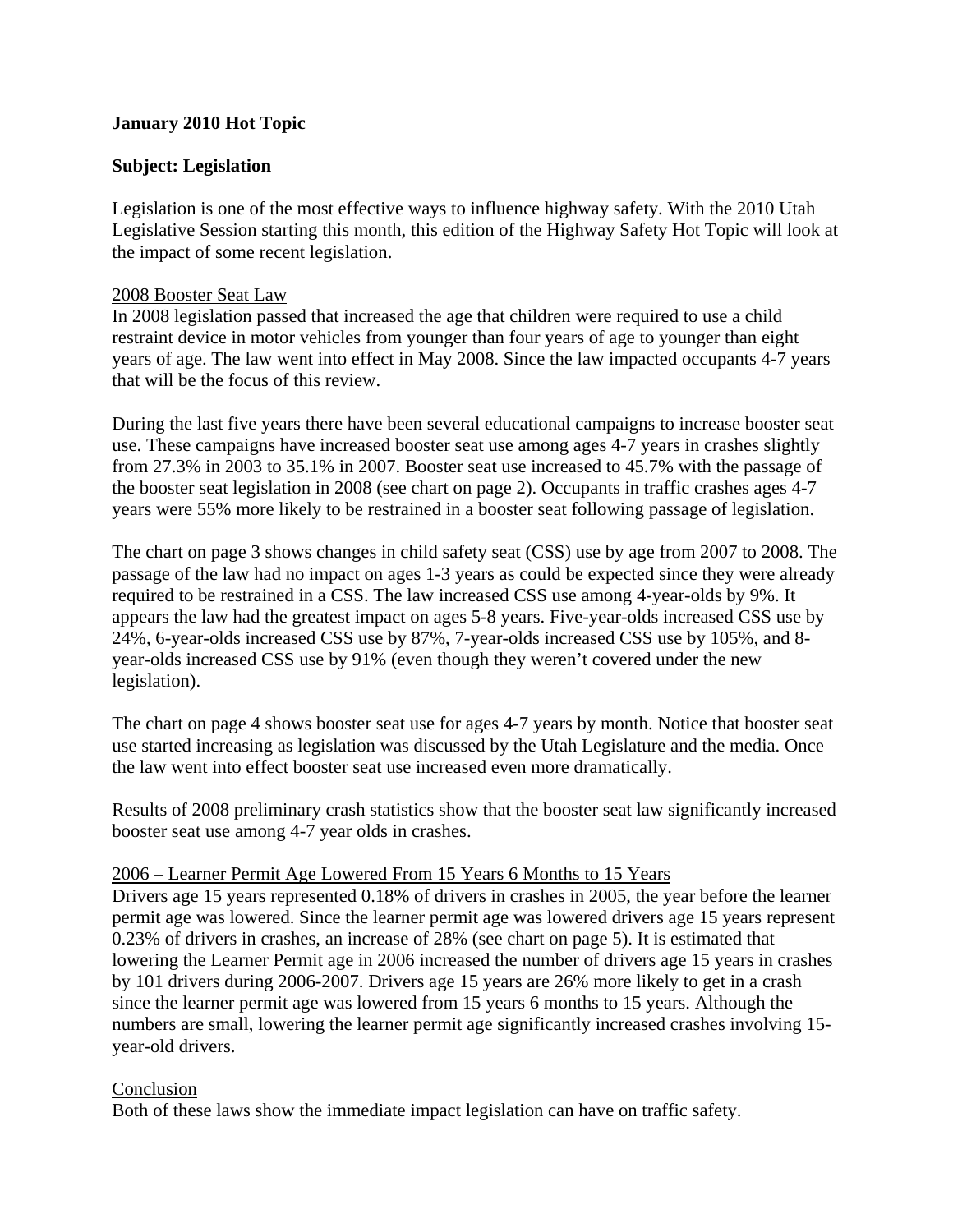

**Booster Seat Use Among 4-7-Year-Olds in Utah Traffic Crashes, 2003-2008**

**Year**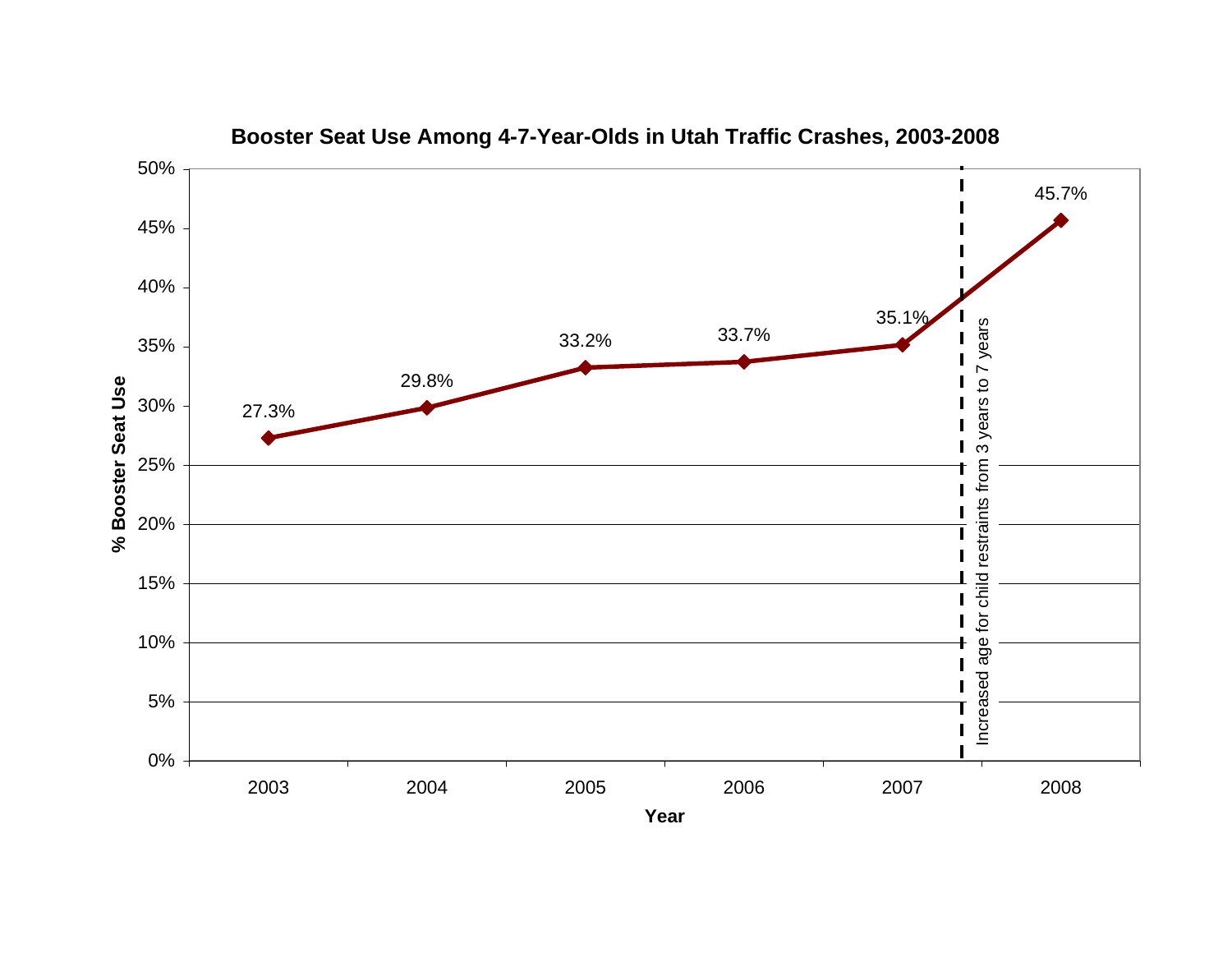

**Percent Change in Child Safety Seat Use by Ages 1-8 Years in Utah Traffic Crashes, 2007-2008**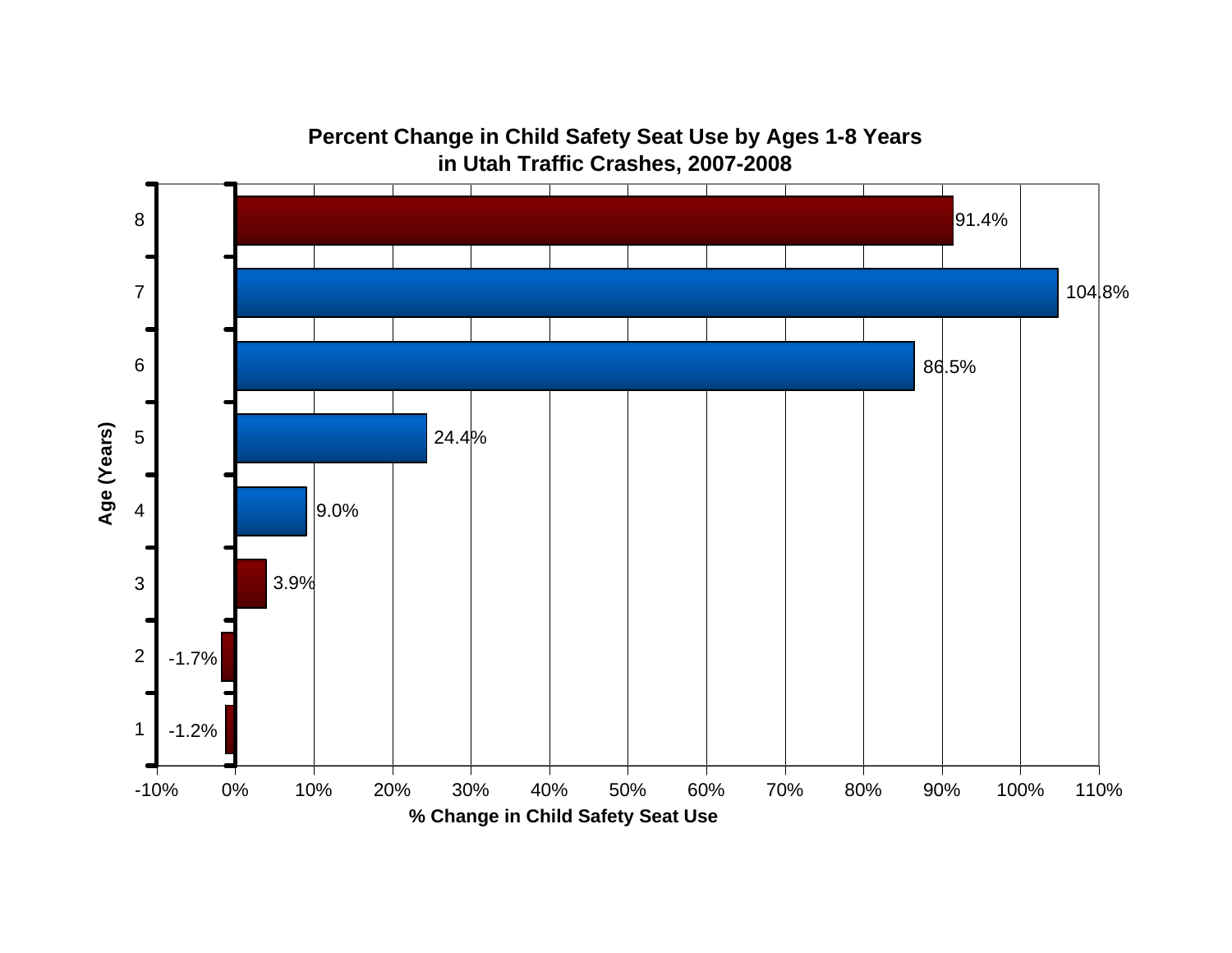

**Booster Seat Use Among 4-7-Year-Olds in Utah Traffic Crashes**